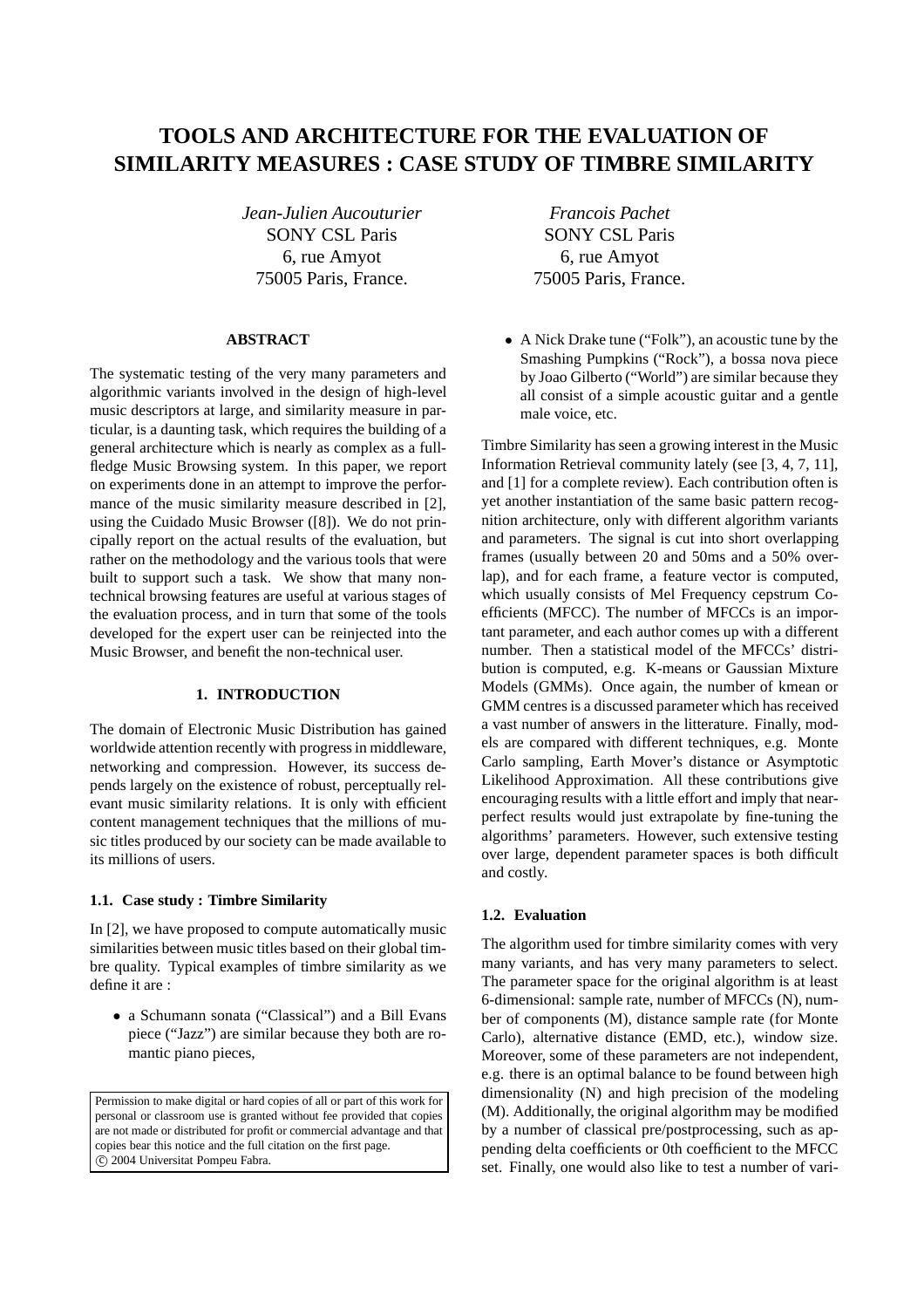ants, such as LPC or Spectral Contrast instead of MFCCs, HMMs or SVMs instead of GMMs, etc.

At the time of [2], the systematic evaluation of the algorithm was so unpractical that the chosen parameters resulted from hand-made parameter twitching. In more recent contributions, such as [3, 11], our measure is compared to other techniques, with similarly fixed parameters that also result from little if any systematic evaluation. More generally, attempts at evaluating different measures in the literature tend to compare individual contributions to one another, i.e. particular, discrete choices of parameters, instead of directly testing the influence of the actual parameters. For instance, [11, 3] compares the settings in [7](19 MFCCs+16Kmeans) to those of [2](8 MFCCs+3GMM).

In [4], Berenzweig et al. describe their experiments at a large-scale comparison of timbre and cultural similarity measures, on a large database on songs (8772). The experiments notably focus on the gathering of ground truth data for such a large quantity of material. Several authors have studied the problem of choosing an appropriate ground truth : [7] considers as a good match a song which is from the "same album", "same artist", "same genre" as the seed song. [11] also proposes to use "styles" (e.g. Third Wave ska revival) and "tones" (e.g. energetic) categories from the All Music Guide AMG  $<sup>1</sup>$ . [4] pushes the</sup> quest for ground truth one step further by mining the web to collect human similarity ratings. On the other hand, the actual number of algorithmic variants tested in [4] remains small, mainly the dimension of the statistical model, with fixed MFCC number, frame rate, etc.

One of the main obstacles to conducting such a systematic evaluation is that it requires to build a general architecture that is able to :

- access and manage the collection of music signals the measures should be tested on
- store each result for each song (or rather each duplet of songs as we are dealing with a binary operation  $dist(a, b) = d$  and each set of parameters
- compare results to a ground truth, which should also be stored
- build or import this ground truth on the collection of songs according to some criteria
- easily specify the computation of different measures, and to specify different parameters for each algorithm variant
- easily manipulate the resulting similarity matrices, so they can be compared and analysed

In the context of the European project Cuidado, which ended in January 2004, the music team at SONY CSL Paris has built a fully-fledged EMD system, the Music Browser ([8]), which is to our knowledge the first system able to handle the whole chain of EMD from metadata extraction to exploitation by queries, playlists, etc. Using the Music Browser (MB), we were able to easily specify and launch a large number of experiments in an attempt to improve the performance of the class of algorithms described above. All the needed operations were done directly from the GUI, without requiring any additional programming or external program to bookkeep the computations and their results.

This paper does not focus on the actual results of the evaluation (although we report on a subset of these experiments in section 3.2). A complete account of the results of the evaluation can be found in [1]. Here, we rather focus on the methodology and the various tools that were built to support such a task. Notably, we discuss how advanced evaluation features that proved useful for the expert user may be reinjected into the MB, and benefit the non-technical user.

## **2. USING THE MUSIC BROWSER AS AN EVALUATION TOOL**

Following our experiments with building the MB and other content-based music systems, we have started developing a general JAVA API, the so-called MCM (Multimedia Content Management), on which the current implementation of the MB relies.

#### **2.1. Building a test database**

Thanks to MCM, one can use all the browsing functionalities of the MB (editorial metadata, signal descriptors, automatic playlist generation, and even other similarity functions) to select the items which will populate the test database.

For this study, we have constructed a test database of 350 song items. In order to use the "same artist" ground truth, we select clusters of songs by the same artist. However, we refine this ground truth by hand, using the MB query panel to help us select sets of songs which satisfy 3 additional criteria.

First, clusters are chosen so they are as distant as possible from one another. This is realized e.g. by using the MB to select artists which do not have the same genre and instrumentation metadata. For instance, "Beethoven" and "Ray Charles" were selected because although they both have the same value for their "instrument" Field (i.e. "piano"), but they have distinct values for their "genre" Field ("jazz" adn "classical").

Second, artists and songs are chosen in order to have clusters that are "timbrally" consistent (all songs in each cluster sound the same). This is realized by selecting all songs by the chosen artist, and filtering this result set by the available signal descriptors in the MB (subjective energy, bpm, voice presence, etc.), and by the relevant editorial metadata (e.g. year, album).

Finally, we only select songs that are timbrally homogeneous, i.e. there is no big texture change within each song. This is to account for the fact that we only compute and compare one timbre model per song, which "merges"

<sup>1</sup> www.allmusic.com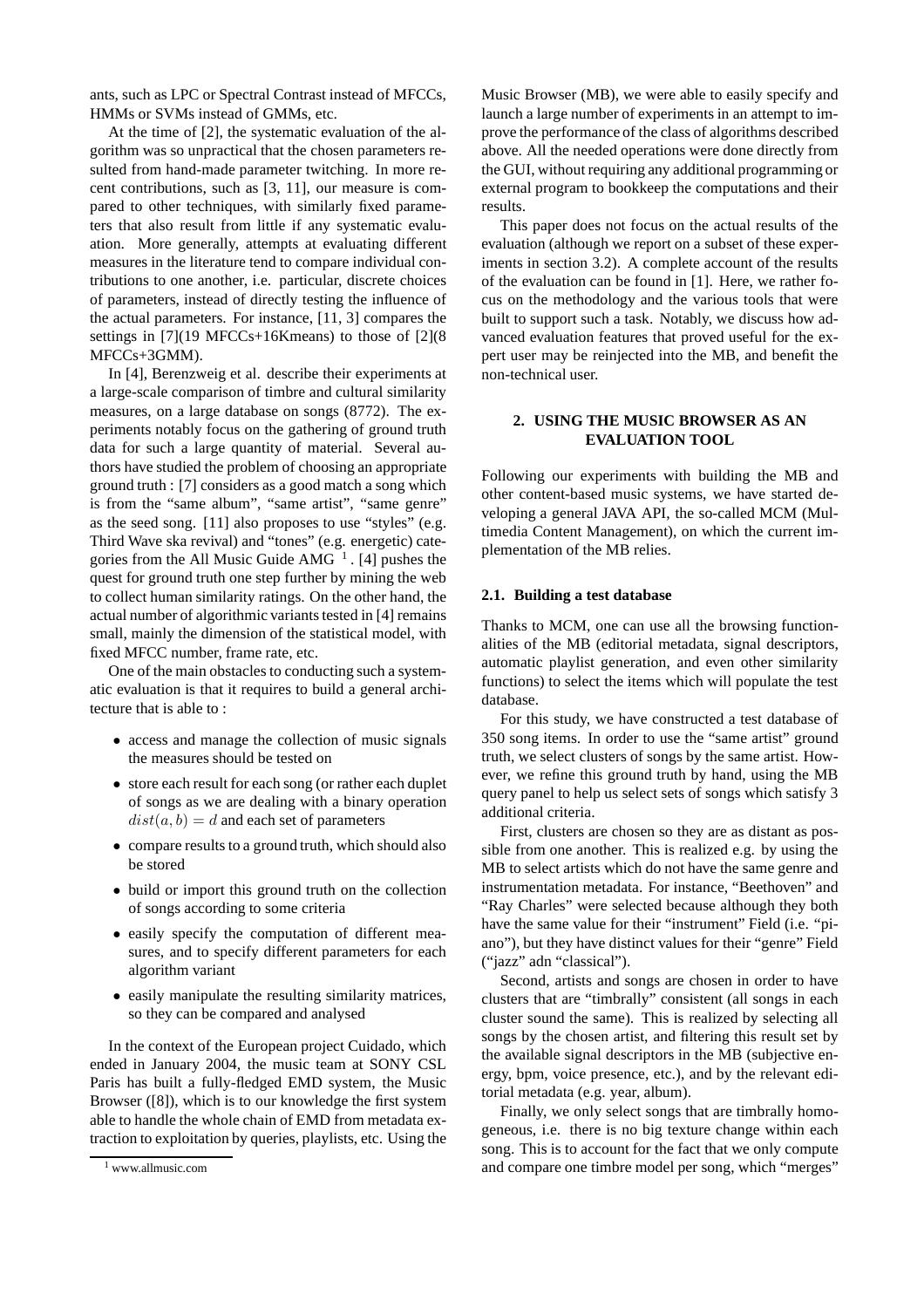all the textures found in the sound. The homogeneity of the songs can be assessed with the MB, which is able to measure some statistics on the metadata of a set of songs.

Once the songs are selected, the MB offers administrative functions to create a new database (e.g. a separated test database) and add the current result set to this new database. This also copies the associated metadata of the items (i.e. the Fields and their values), which is needed to automatically compute the "same artist" ground truth.

## **2.2. Generating algorithmic variants**

As described in section 1.2, the algorithms evaluated here have a vast number of parameters that need to be finetuned. The default parameters used in [2] were based on intuition, previous work and limited manual testing during the algorithm design. No further tests had been made, because it was difficult and very-time consuming to insert new descriptors in a db, and parameterize these new descriptors. Basically, the DB had to be edited manually with a client SQL administrative tool.

The MCM API makes the whole process of creating new descriptors (or Fields) a lot easier. Each Field comes with a number of properties, stored in the db, which can be edited to create any wished number of algorithmic variants. The Field properties describe the executables that need to be called, as well as the arguments of these executables.

Figure 1 shows the properties of the Fields available in the Descriptor Manager panel of the MB. As an example, the executable of the selected Field, mfcc\_d\_2, has 3 arguments, 20 (the number of MFCC), 50 (the number of Gaussian Components), and 2 (the size of the delta coefficient window). The associated distance function also appears with its own parameters, here 2000 (the number of sampled points for the monte-carlo distance).

## **2.3. Computing similarity matrices**

The Fields and the corresponding distances can then be computed on the test database using the Browser's Descriptor Manager (Figure 2). When the method Field.compute() is called, MCM automatically creates the database structures and the similarity cache tables to accommodate the new descriptors, as specified by their properties, and launches the corresponding executable.

## **2.4. Generating a Ground Truth**

A ground truth which we want to compare the measure to is simply yet another similarity matrix. Several types of ground truth can be seamlessly integrated in the MB :

• ground truths based on consensual, editorial metadata about songs and artists, such as artist name, album, recording date, etc. Such similarity matrices can be computed with the descriptor manager, using a simple euclidean distance for numerical data, and either exact or approximate string matching for strings.



**Figure 1**. The Field properties as shown in the Descriptor Manager

- ground truths imported from other sources of similarity, e.g. inference of cultural similarity by mining of co-occurrences on the web ([4, 9]).
- ground truths based on user subjective judgments, generated by experiments. We are currently working on a general framework to automatically generate such user tests (in the form of web pages), and collect the results in the form of a MCM similarity matrix ([10]).

For the present study, we generate the "same artist" ground truth on the songs items by testing for equality of the "artist" Field in each song. This ground truth is stored in the form of a similarity matrix, which we will compare successively to all the computed timbre similarity matrices.

#### **3. COMPARING MATRICES**

## **3.1. Metrics**

We have identified 2 cases in similarity matrix comparison

## *3.1.1. Comparing floating point matrices*

The two matrices to compare contain floating-point similarity or distances values. In [4], the authors propose to use the *top-N ranking agreement score*: the top N hits from the reference matrix define the ground truth, with exponentially decaying weights so that the top hit has weight = 1, the  $2^{nd}$  hit has weight  $\alpha_r$ , the  $3^{rd}$  has weight  $\alpha_r^2$ , etc.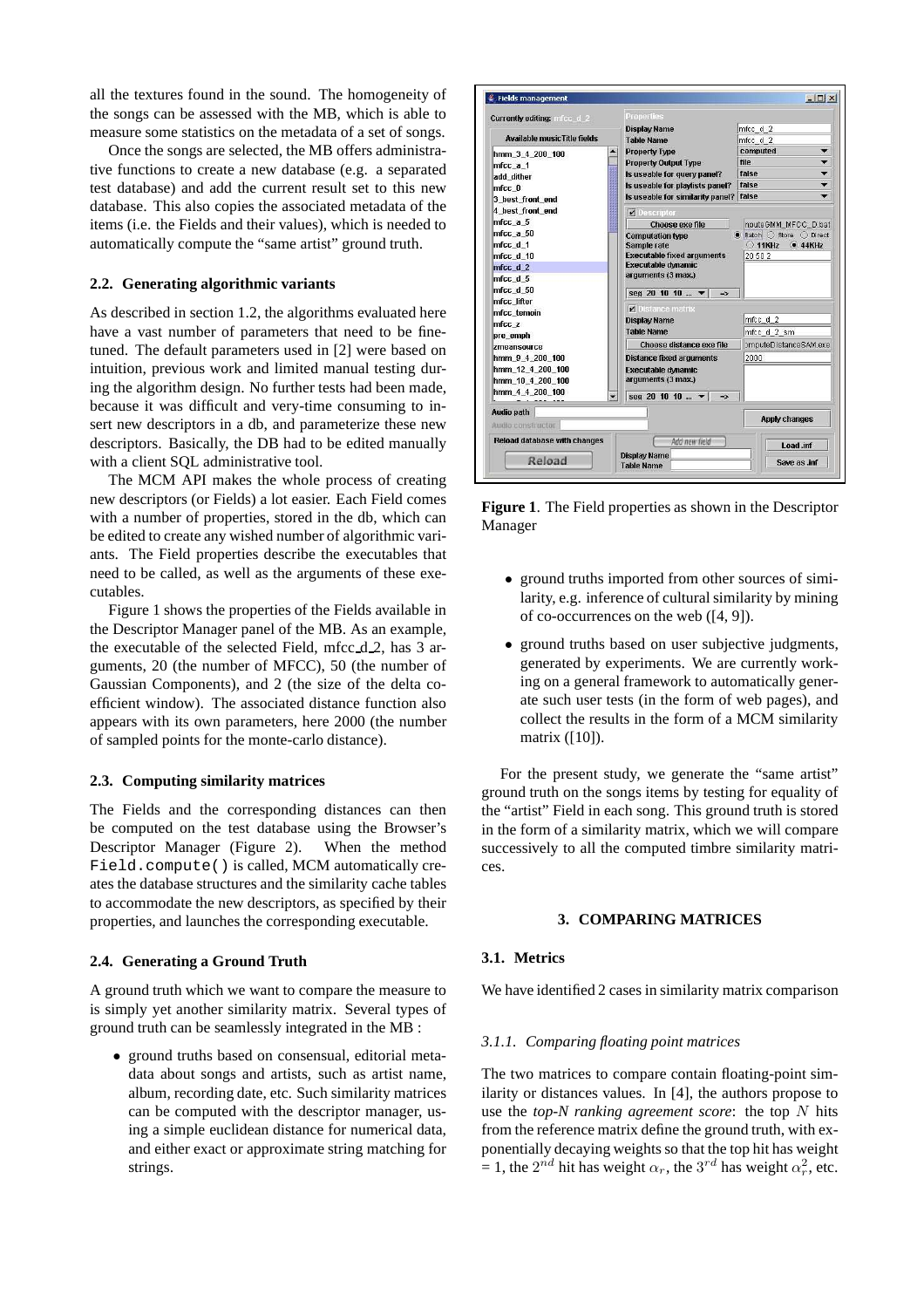

**Figure 2**. The Descriptor Manager

The score for the  $i^{th}$  query is defined by :

$$
\mathcal{S}_i = \sum_{r=1}^N \alpha_r^r \alpha_c^{k_r} \tag{1}
$$

where  $k_r$  is the ranking according to the candidate measure of the  $r^{th}$ -ranked hit under the ground truth. In [4], the authors use the following values  $N = 10, \alpha_r = 0.5^{1/3}$ and  $\alpha_c = \alpha_r^2$ .

## *3.1.2. Comparing to a class matrix*

A class matrix is a binary similarity matrix (similarity is either 0 or 1). This is the case in the evaluation reported here where songs from the same artist are considered relevant to one another, and songs from different artists are non relevant. This framework is very close to traditional IR, where we know the number of relevant documents for each query. The evaluation process for such tasks has been standardized within the Text REtrieval Conference (TREC) [13]. Here are the official values printed for a given retrieval task :

- total number of documents over all queries : Retrieved, Relevant, Relevant & Retrieved
- interpolated recall-precision averages, at 0.00, at 0.10, ..., at 1.00 : Measures precision (i.e. the percentage of retrieved documents that are relevant) at various recall level (i.e. after a certain percentage of all the relevant docs for that query has been retrieved).
- average precision (non interpolated) over all relevant documents
- precision, at 5 docs, at 10 docs, ..., at 1000 docs



**Figure 3**. The evaluation tool computes R-precision for each query, and average R-precision fro the whole matrix

• R-precision : Precision after R documents have been retrieved, where R=number of relevant documents for the given query.

Figure 3 shows a screenshot of our matrix evaluation tool used to compute the evaluation values. The tool uses the standard NIST evaluation package TREC EVAL.

## **3.2. Results**

Here we report on a subset of the evaluation results obtained with the methodology and tools examined in this paper. A complete account and discussion of the results can be found in [1].

## *3.2.1. (N,M) exhaustive search*

As a first evaluation, we explore the space constituted by the following 2 parameters :

- Number of MFCCs (N): The number of the MFCCs extracted from each frame of data.
- Number of Components (M): The number of gaussian components used in the GMM to model the MFCCs.

Figure 4 shows the results of the complete exploration of the (N,M) space, with N varying from 10 to 50 by steps of 10 and M from 10 to 100 by steps of 10. We use the R-precision measure as defined in section 3.1.2. We can see that too many MFCCs ( $N \geq 20$ ) hurt the precision. When N increases, we start to take greater account of the spectrum's fast variations, which are correlated with pitch. This creates unwanted variability in the data, as we want similar timbres with different pitch to be matched nevertheless. We also notice that increasing the number of components at fixed N, and increasing N at fixed M is eventually detrimental to the precision as well. This illustrates the curse of dimensionality mentioned earlier. The best precision  $p = 0.63$  is obtained for 20 MFCCs and 50 components. Compared to the original values used in [2] (N=8, M=3), this corresponds to an improvement of over 15% (absolute) R-precision.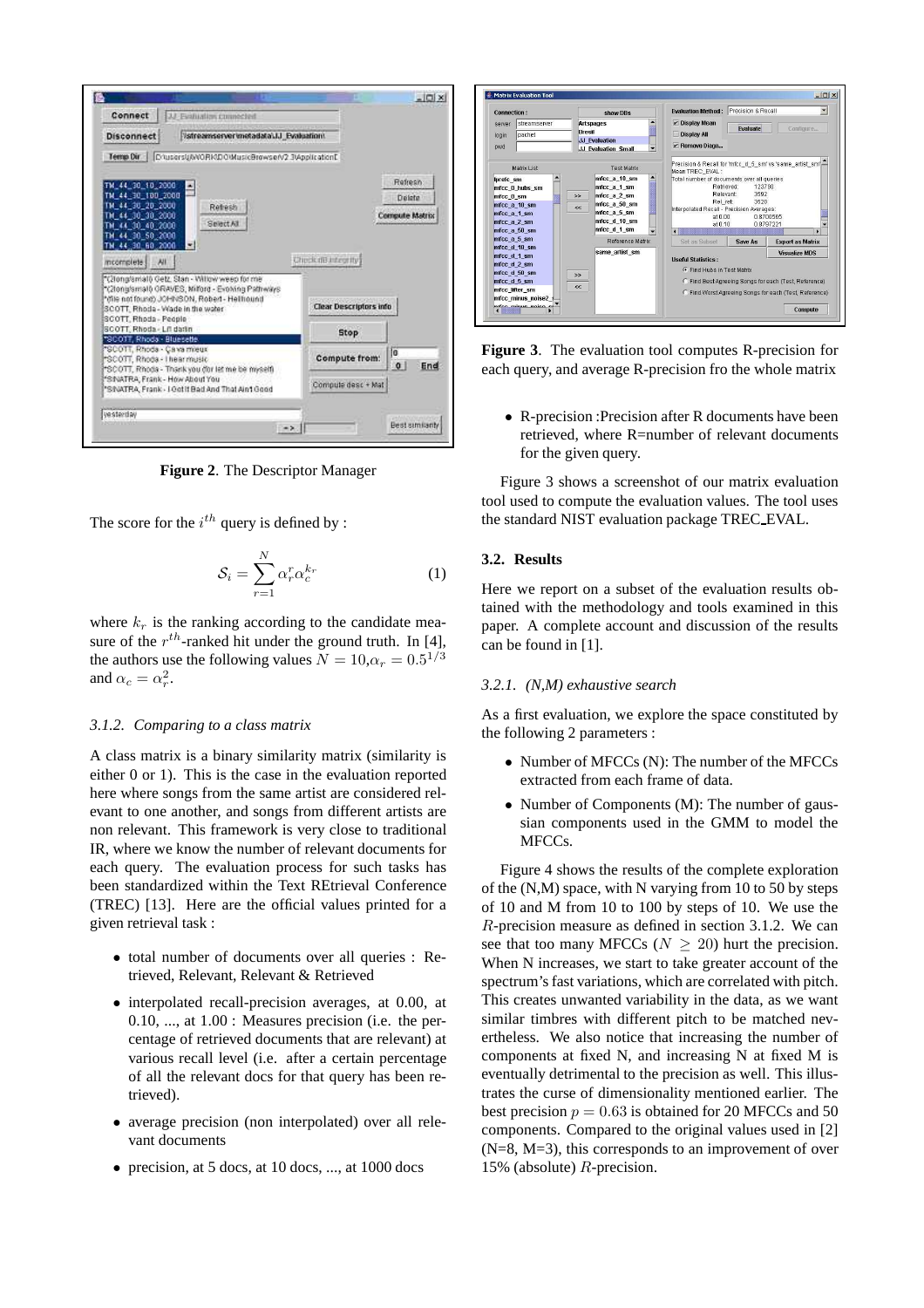

**Figure 4**. Influence of the number of MFCCs and the number of components

#### *3.2.2. Hidden Markov Models*

In an attempt to model the short-term dynamics of the data, we try replacing the GMMs by hidden Markov models (HMMs, see [12]). In figure 5, we report experiments using a single HMM per song, with a varying number of states in a left-right topology. The output distribution of each state is a 4-component GMM (the number of component is fixed) (see [1] for more details). From figure 5, we see that HMM modeling performs no better than static GMM modeling. The maximum R-precision of 0.632 is obtained for 12 states. Interestingly, the precision achieved with this dynamic model with 4\*12=48 gaussian components is comparable to the one obtained with a static GMM with 50 states. This suggests that short-term dynamics are not a useful addition to model polyphonic mixtures.



**Figure 5**. Influence of the number of states in HMM modeling

## **4. ADVANCED FEATURES**

We have added a number of advanced features to the evaluation tool shown in Figure 3, in order to further discuss and analyse evaluation results.

## **4.1. Hubs**

Interestingly, in our test database, a small number of songs seems to occur frequently as false positives. For instance (see [1] for more details), the song MITCHELL, Joni - Don Juan's Reckless Daughter occur more than 6 times more than it should, i.e. is very close to 1 song out of 6 in the database (57 out of 350). Among all its occurrences, many are likely to be false positives. This suggests that the errors (about 35%) are not uniformly distributed over the whole database, but are rather due to a very small number of "hubs" (less than 10%) which are close to all other songs. Using the evaluation tool, we could redo the simulation without considering the 15 biggest hubs (i.e. comparing the similarity matrices only on a subset of the items), which yield an absolute improvement of 5.2% of R-precision.

These hubs are reminiscent of a similar problem in Speech Recognition, where a small fractions of speakers (referred to as "goats", as opposed to sheeps) are responsible for the vast majority of errors ([6]). They are especially intriguing as they usually stand out of their clusters, i.e. other songs of the same cluster as a hub are not usually hubs themselves. A further study should be done with a larger test database, to see if this is only a boundary effect due to our small, specific database or a more general property of the measure.

#### **4.2. Meta similarity**

Being MCM Objects, similarities can themselves be compared and combined in a number of operations :

## *4.2.1. Clustering*

The evaluation tool has the capacity to represent the various similarity functions as points in a 2-D space, using multidimensional scaling (MDS, see [5]) based on their mutual distances. Figure 6 compares similarities obtained with hmm and delta coefficients (another variant examined in [1]), using the Top-10 ranking agreement distance measure. It appears that while both variants remain equally close from the ground truth as their order increases, they become more and more distant to one another. In other words, low order delta and hmm similarities are fairly interchangeable, whereas higher order really capture different aspects of the data, yielding quite distinct similarity matrices.

Such similarity at the "meta" level (similarity between similarity) may prove useful for a non expert user to quickly have an idea of how various criteria available for browsing differ.

#### *4.2.2. Agreement on queries*

Similarity measures can be further compared to find the most or least agreeing queries, i.e. the line indexes in the matrices which have the smallest distance to one another. If we compare a test matrix to a ground truth, we can therefore estimate the domains on which the test matrix is the most accurate : a similarity may be good to compare jazz music, while another more suitable for electro music.